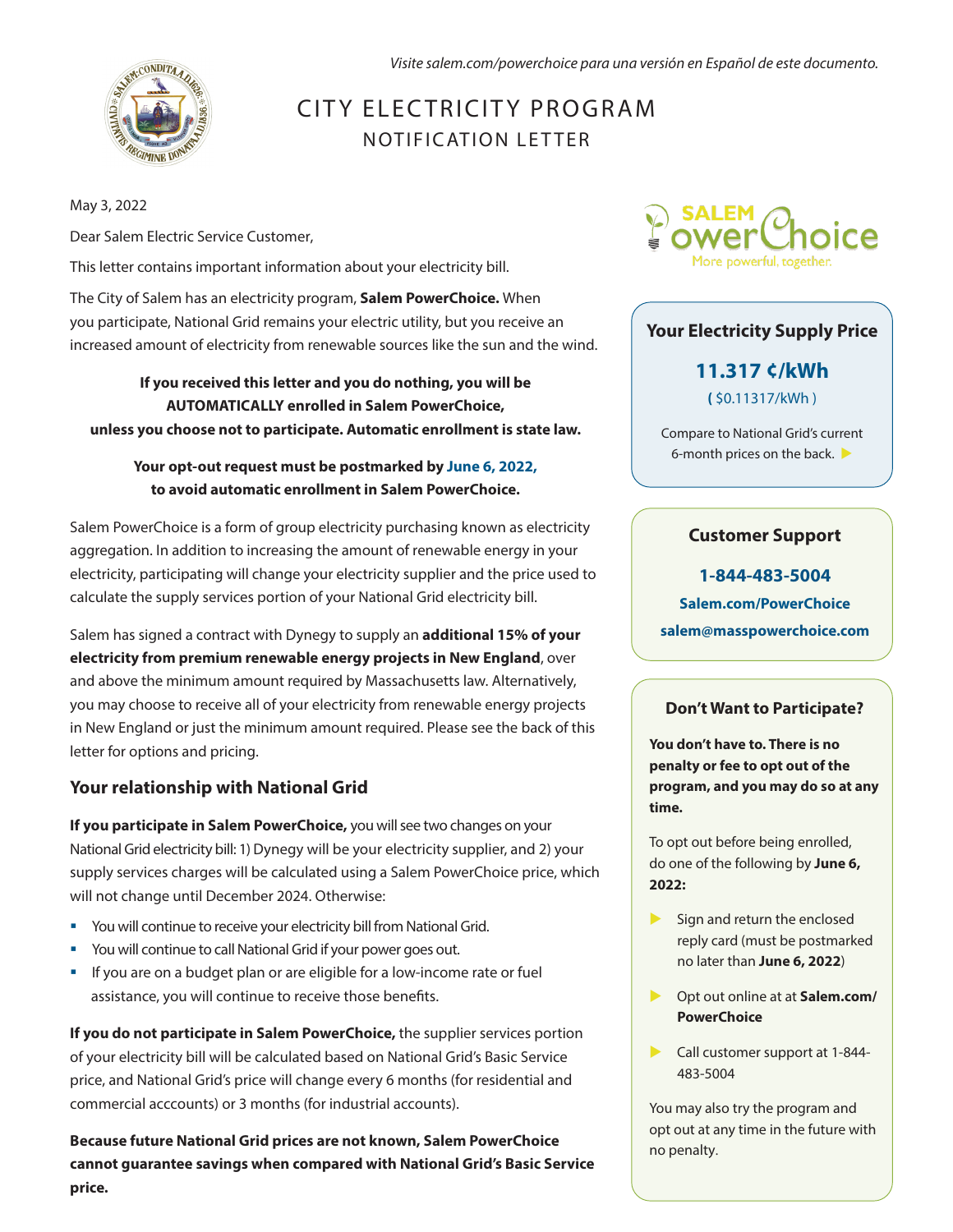# **Program Options & Pricing**

To choose either the PowerChoice Plus option or the PowerChoice Basic option, please visit Salem.com/PowerChoice, click "Options & Pricing," and choose your option. Or call Salem's program consultants for customer support at 1-844-483-5004.

- 1. If you do nothing, you will be automatically enrolled in **PowerChoice STANDARD:**
- Includes 15% from "premium" renewable energy projects in New England (MA Class I RECs) added voluntarily by Salem, in addition to the 20% minimum required by state law in 2022.
- 2. If you want more local renewable energy, you may choose **PowerChoice PLUS:**
- 100% renewable electricity, all from "premium" renewable energy projects in New England (MA Class I RECs). Choose this to support renewable energy in New England.
- 3. If you want the cheapest option within the program, choose **PowerChoice BASIC:**
- Meets Massachusetts minimum renewable energy requirements, including 20% from "premium" renewable energy projects in the New England region (MA Class I RECs).

**Rate term Exit terms** \Enrollment - December 2024 meter read Leave any time. No exit charge.

4. If you opt out, you will remain on **National Grid's BASIC SERVICE:**

**Meets Massachusetts minimum renewable energy requirements, including** 20% from "premium" renewable energy projects in the New England region (MA Class I RECs).

**11.491 ¢/kWh (\$0.11491 /kWh)** residential **10.370 ¢/kWh (\$0.10370 /kWh)** commercial **11.223 ¢/kWh (\$0.11223 /kWh)** industrial

| Rate term         | May 1, 2022 - October 31, 2022, for residential and commercial accounts, and May 1, 2022 - July 31, 2022,      |
|-------------------|----------------------------------------------------------------------------------------------------------------|
|                   | for industrial accounts. National Grid's fixed Basic Service prices change every 6 months for residential and  |
|                   | commercial accounts and every 3 months for industrial accounts. National Grid's prices will next change on     |
|                   | August 1, 2022, for industrial accounts, and on November 1, 2022, for residential and commercial accounts.     |
| <b>Exit terms</b> | Leave any time. No exit charge. However, industrial customers only rates G-2 and G-3) on the fixed price Basic |

\* Program prices include a \$0.001/kWh administration charge. Program prices could increase as a result of a change in law that results in a direct, material increase in costs during the term of the electricity supply agreement.

Service option may receive a billing adjustment, which may be either a credit or a charge.

#### **Important**

**If you have already signed a contract with an electricity supplier:** If you received this letter *and also* you have an electricity supply contract that you wish to retain, you *must* opt out of this program. If you do not opt out, your current electricity supply contract may be cancelled, and you may be charged an early termination fee by your existing electricity supplier.

**If your organization is tax exempt:** Taxes will be billed as part of the program's power supply charge. Customers are responsible for identifying and requesting an exemption from the collection of any tax by providing appropriate tax exemption documentation to Dynegy. Visit Salem.com/PowerChoice for more information.

If you have any questions, please do not hesitate to contact customer support at **salem@masspowerchoice.com** or **1-844-483- 5004**. Our City consultants will be happy to help you. Or visit the program website at **Salem.com/PowerChoice**.

Kimberley Driscoll Mayor

**11.317 ¢/kWh (\$0.11317/ kWh)\*** for residential, commercial, and industrial accounts

#### **13.709 ¢/kWh (\$0.13709 /kWh)\***

for residential, commercial, and industrial accounts

#### **10.750 ¢/kWh (\$0.10750 /kWh)\***

for residential, commercial, and industrial accounts